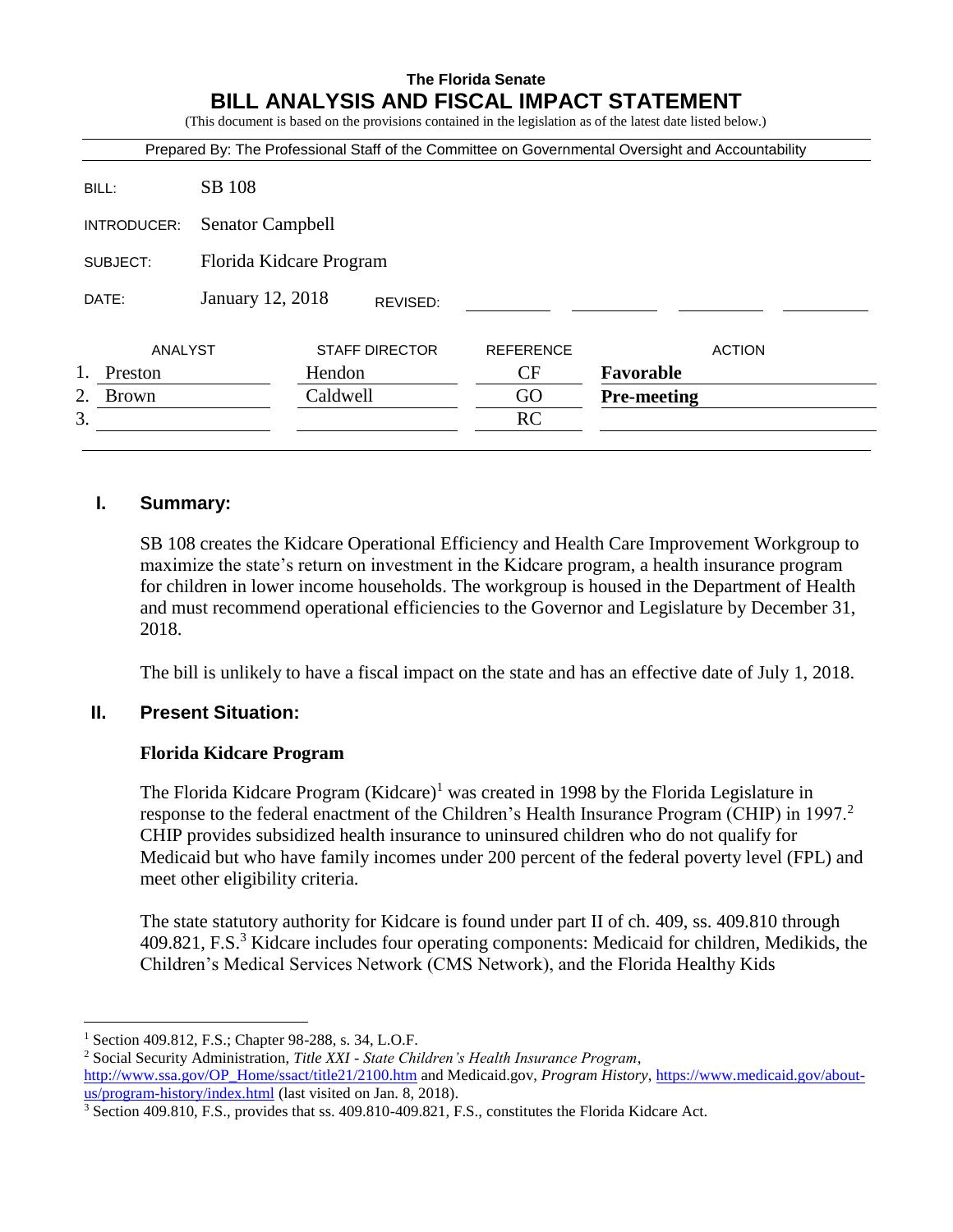Corporation (FHKC).<sup>4</sup> Coverage for the non-Medicaid components are funded through Title XXI of the federal Social Security Act. Title XIX of the Social Security Act (Medicaid), state funds, and family contributions also provide funding for the different components. Family contributions under the Title XXI component are based on family size, household incomes, and other eligibility factors. Families above the income limits for premium assistance or who are not otherwise eligible for premium assistance are offered the opportunity to participate in Kidcare at a non-subsidized rate (full pay). Currently, the income limit for premium assistance is 200 percent of the FPL.<sup>5</sup>

Several state agencies and the FHKC share responsibilities for Kidcare. The AHCA, the Department of Children and Families (DCF), the Department of Health (DOH), and the FHKC have specific duties under Kidcare, as detailed in part II of ch. 409, F.S. The DCF determines eligibility for Medicaid. The FHKC receives all Kidcare applications and screens for Medicaid eligibility and determines eligibility for all Title XXI programs, referring applications to the DCF, as appropriate, for a complete Medicaid determination.<sup>6</sup>

To enroll in Kidcare, families may apply online or use a paper application<sup>7</sup> that determines eligibility for multiple programs, including Medicaid and CHIP, for the entire family. Applications are available in English, Spanish, and Creole. Eligibility for premium assistance is determined first through electronic data matches with available databases or, in cases in which income cannot be verified electronically, through submission of current pay stubs, tax returns, or W-2 forms.

Section 409.818(2)(b), F.S., requires the DOH to chair a state-level Florida Kidcare coordinating council to review and make recommendations concerning the implementation and operation of the program. The coordinating council includes representatives from DOH, DCF, AHCA, FHKC, the Office of Insurance Regulation of the Financial Services Commission, local government, health insurers, health maintenance organizations, health care providers, families participating in the program, and organizations representing low-income families.

## **III. Effect of Proposed Changes:**

This bill creates as a task force the Kidcare Operational Efficiency and Health Care Improvement Workgroup (workgroup), to be administratively housed at the DOH. $8$  The workgroup is established to maximize the return on investment of public funds and streamline and enhance the operational efficiencies of Kidcare to provide improved health care services to children. Members of the workgroup serve on a voluntary basis.

The workgroup, to be convened and staffed by the FHKC, will consist of the following 12 members:

 $\overline{a}$ 

<sup>4</sup> Section 409.813, F.S.

<sup>5</sup> Section 409.814, F.S.

<sup>6</sup> Section 409.818, F.S.

<sup>7</sup> *See* <https://www.healthykids.org/application/> (last visited on Jan. 8, 2018).

<sup>8</sup> Section 20.03(8), F.S., defines "committee" or "task force" as an advisory body created without specific statutory enactment for a time not to exceed 1 year or created by specific statutory enactment for a time not to exceed 3 years and appointed to study a specific problem and recommend a solution or policy alternative with respect to that problem. Its existence terminates upon the completion of its assignment.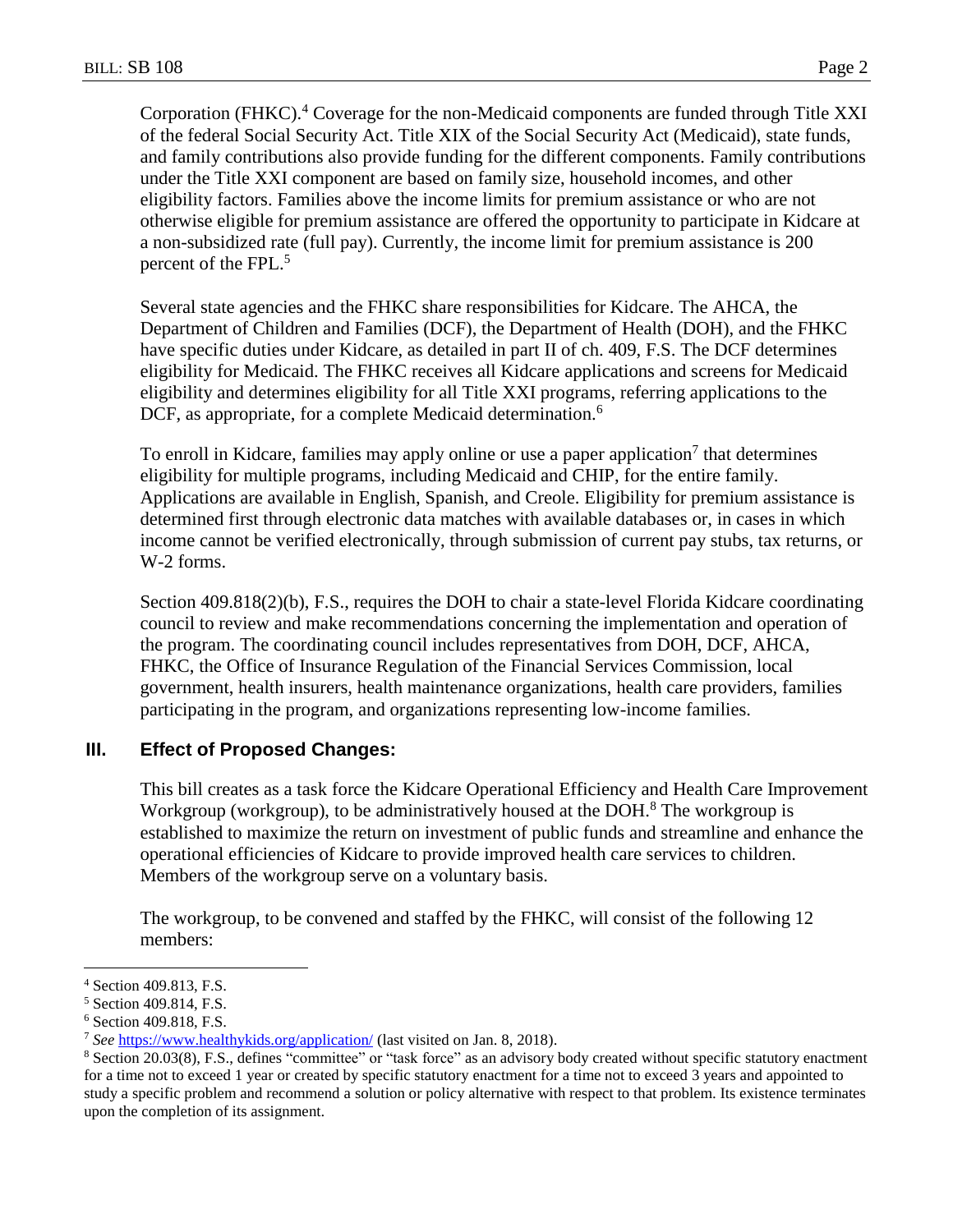- The President of the Florida Chapter of the American Academy of Pediatrics or a designee.
- The State Health Officer or a designee.
- The Secretary of Health Care Administration or a designee with a background in children's health policy.
- The assistant secretary for child welfare of the DCF or a designee.
- A representative of directors of the FHKC.
- A representative of the Florida Association of Children's Hospitals, Inc.
- A representative of the Florida Covering Kids and Families Coalition.
- A representative of the Florida Association of Health Plans.
- A representative of the Florida Children's Council with a background in children's health policy.
- A representative of the Florida Dental Association.
- The Director of Children's Medical Services or a designee.
- A parent with a child in Florida Kidcare.

The workgroup must:

- Research successful and innovative models to provide improved value and health care outcomes.
- Recommend ways to streamline and unify Kidcare to provide greater operational efficiencies, including as a single benefits package, a single set of performance measures, and a single third-party administrator.
- Provide necessary transition plans.
- Recommend any federal waivers for children's health care to the AHCA, which must obtain specific legislative authorization before seeking, applying for, accepting, or renewing the waiver.

The workgroup must submit a report on its findings and recommendations for streamlining Kidcare to the Governor, President of the Senate, and Speaker of the House of Representatives by December 31, 2018.

While the bill takes effect July 1, 2018, its provisions expire December 31, 2018.

## **IV. Constitutional Issues:**

A. Municipality/County Mandates Restrictions:

None.

B. Public Records/Open Meetings Issues:

None.

C. Trust Funds Restrictions:

None.